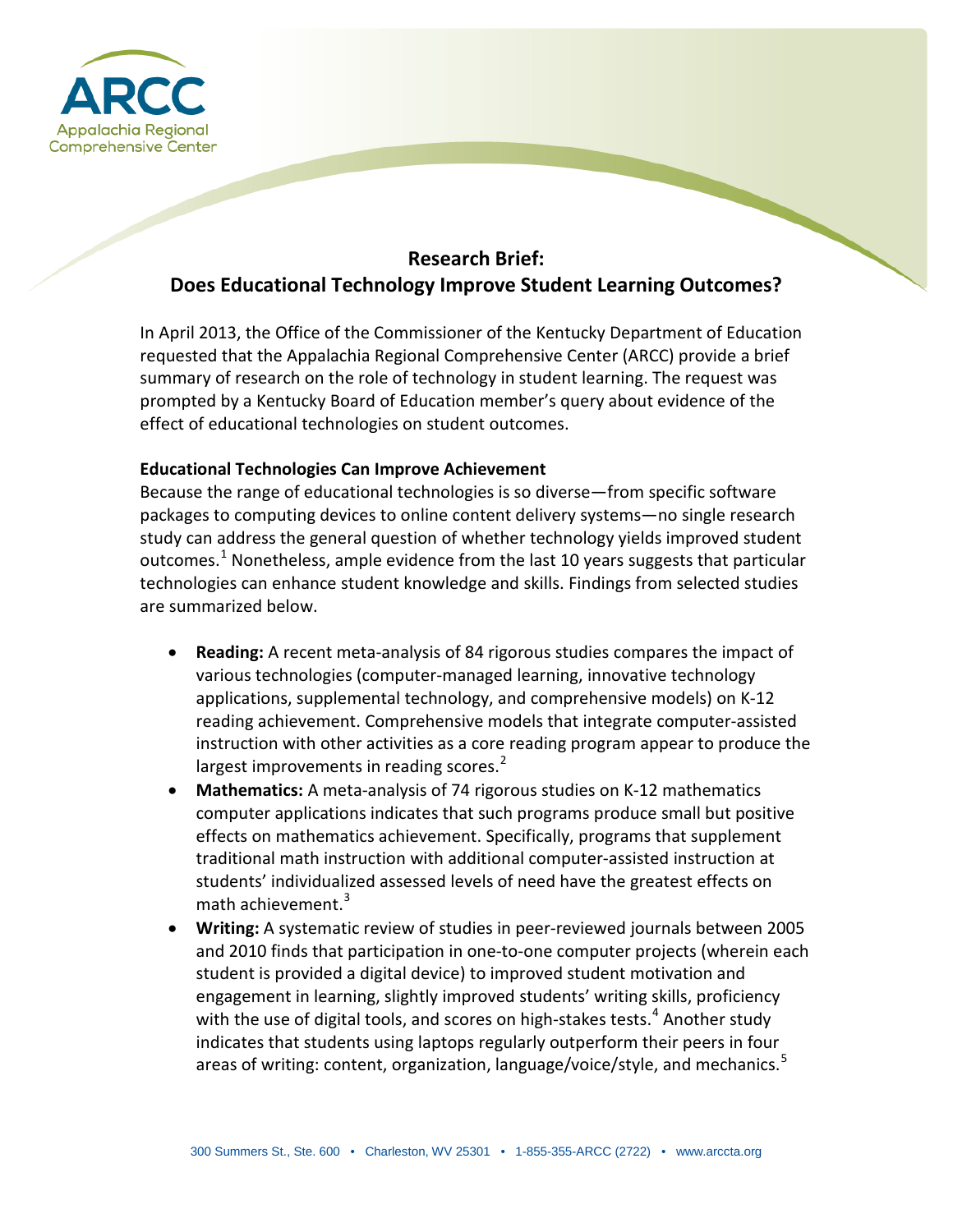

## **The Significance of Effective Technology Integration**

Research on the impact of educational technology on student learning is promising. But the availability of technological tools alone is not sufficient to improve achievement.  $^6$  $^6$ Rather, effective integration of technology into teaching and learning is critical, according to research conducted over the last 20 years.<sup>[7](#page-2-6)</sup> Selected findings from studies of technology integration efforts are presented here.

- **English Language Arts.** Evaluation of New York's Student Centered Active Learning Environments finds that students of teachers who adapt their instruction to accommodate technologies (such as student portals, personalized digital instruction, and electronic formative assessments) have generally better achievement, particularly in English language arts at the middle school level. $8$
- **Mathematics.** The mathematics achievement of students participating in the Texas Technology Immersion Pilot for middle schools is better than that of their nonparticipating peers in a control group, especially among impoverished students. $9$  In addition, the positive effects of technology immersion on both mathematics and reading performance increase over time and as teachers' technology proficiency grows.
- **Closing the Achievement Gap.** Twelve states participate in the Enhancing Missouri's Instructional Networked Teaching Strategies (eMINTS), which facilitates technology integration through inquiry-based teaching, collaborative teacher professional development and lesson planning, and deliberate alignment of curriculum and instruction with relevant technology. A summary of 10 years of evaluation finds that intermediate elementary students in eMINTS classes consistently outperform their peers in non-eMINTS classes on state achievement assessments of reading and mathematics.<sup>[10](#page-2-9)</sup> Moreover, these effects are especially strong for the most disadvantaged pupils impoverished, minority, Limited English Proficient, and special education students, and those attending Title I schools.

#### **Keys to the Successful Implementation of Technology for Student Learning**

- 1. Provide effective professional development for teachers on the instructional integration of technology
- 2. Embed the use of technology within the daily school schedule
- 3. Directly support the curriculum objectives being assessed through technology
- 4. Adjust for students' abilities and prior experiences, and provide feedback to the student and teacher about student performance or progress with the application
- 5. Provide opportunities for student collaboration
- 6. Provide opportunities for students to design and implement projects that extend the curricular content being assessed by a particular standardized test
- 7. Foster school environments where teachers, the school community, and school and district administrators support the use of technology

Source: International Society for Technology in Education, 2008